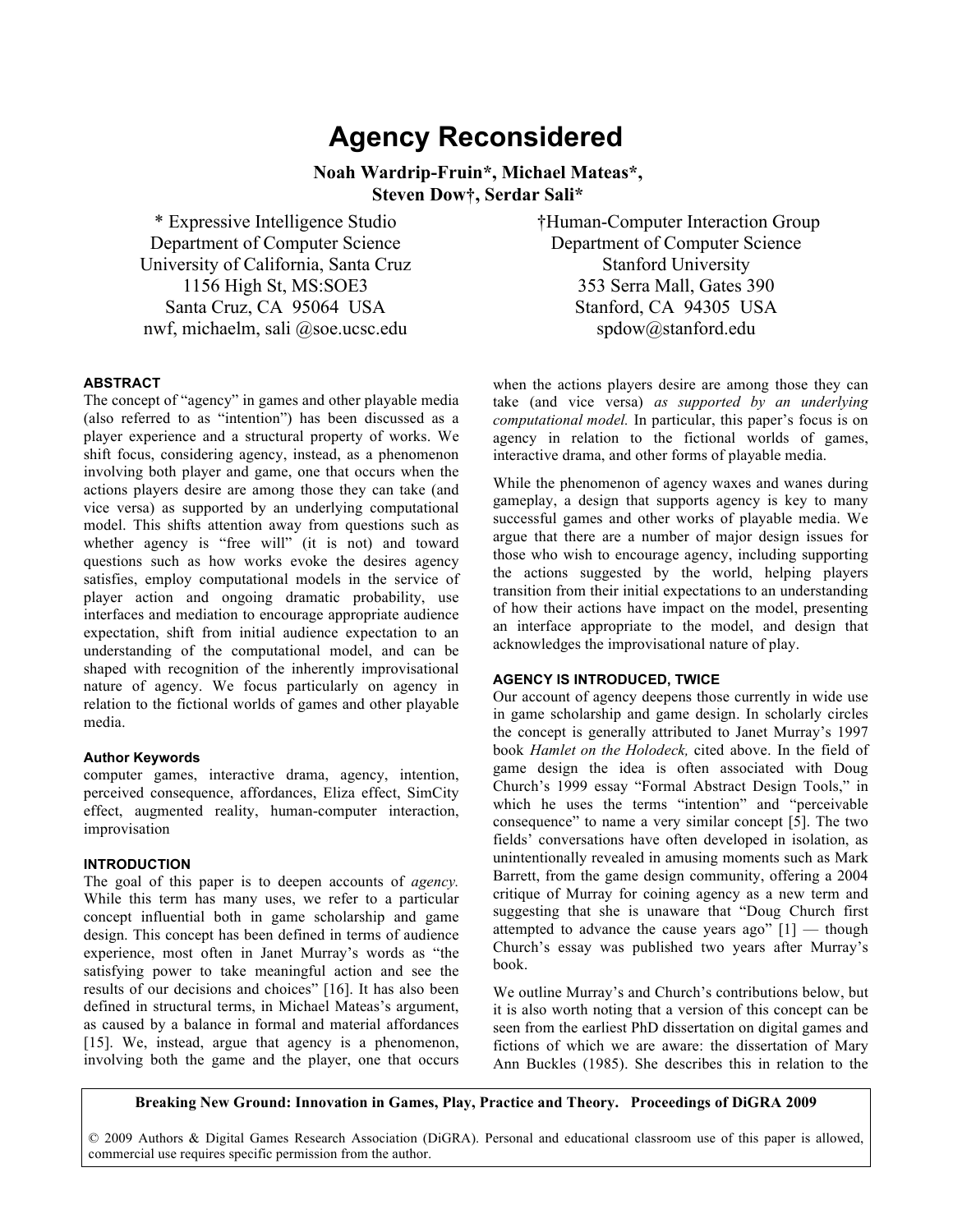psychological concept of "effectance" as "the desire for competence and feeling effective in dealing with the surrounding environment" [2]. She discusses how the world of the early interactive fiction game *Adventure* works to build this experience in its audience. Buckles's discussion, however, largely fell on deaf ears, while Murray and Church have been widely influential in their communities.

#### **Murray's Agency**

"Agency" is the title of the fifth chapter of Murray's *Hamlet on the Holodeck,* in which she describes agency as "the satisfying power to take meaningful action and see the results of our decisions and choices" and "the thrill of exerting power over enticing and plastic materials" [16]. She positions agency as a common experience in computer use, as when "we double-click on a file and see it open before us or when we enter numbers in a spreadsheet and see the totals readjust." These may not sound like thrilling experiences, but they are also not Murray's real focus.

For those seeking a formulation of agency that might aid the design or interpretation of games, the most useful section of Murray's chapter is that separating agency from "participation" and "activity." Murray's agency is not participation, not simply doing what we are expected to do without shaping the larger structure. Simple participation is the digital equivalent of singing along with a leader or dancing steps called by another. Murray also argues that activity alone is not agency:

> For instance, in a tabletop game of chance, players may be kept busy spinning dials, moving game pieces, and exchanging money, but they may not have any true agency. The players' actions have effect, but the actions are not chosen and the effects are not related to the players' intentions.

Murray offers chess, instead, as a high-agency experience. This usefully distinguishes agency from generic interactivity, focusing attention on the user/player's ability to take actions intentionally and see results — as exemplified by well-designed games.

This leads Murray to ask if compelling narrative can be built upon game structures. Unfortunately, from that moment forward, the rest of her chapter reads as more of a catalog than an explication. She points out that games and stories can be combined through navigation, puzzle solving, and a number of other approaches — and that they have certain shared qualities. But agency itself remains an enticing, underdeveloped concept.

## **Church's Intention and Perceivable Consequence**

Murray's overview  $\sim$  of ways that the agency enabled by games might be combined with the meaningful narratives of fiction — begins with a section titled "The Pleasures of Navigation." Similarly, Church's influential essay "Formal Abstract Design Tools" [5] begins its search for conceptual game design tools with the movement-oriented pleasures of *Super Mario 64.* However Church's focus is not on movement itself, but rather on how the simple and consistent controls offered for movement, combined with predictable physics, make it easy for players to have *intention.* He argues: "The key is that players know what to expect from the world and thus are made to feel in control of the situation." This encourages them to form their own goals and act on them. Abstracting away from the actions and goals available in *Mario,* Church generalizes:

> This process of accumulating goals, understanding the world, making a plan and then acting on it, is a powerful means to get the player invested and involved. We'll call this "intention," as it is, in essence, allowing and encouraging players to do things intentionally. Intention can operate at each level, from a quick plan to cross a river to a multistep plan to solve a huge mystery.

Coupled with this, Church offers the concept of *perceivable consequence*: "A clear reaction from the game world to the action of the player." While on the surface quite similar, this takes Murray's conception (of which Church was likely unaware) one step further. It is not simply that players choose actions, related to their intentions, and these actions have effects (as outlined in Murray's distinction between agency and activity). In addition, Church's discussion makes explicit that the combination of intention and perceivable consequence in *Mario* is a way that players come to understand the game world.

Like Murray, Church's next step is to connect these notions with that of story. He points out that in traditional console role-playing games intention and story alternate. Players are able to form intentions, take actions, and see clear consequences within the combat system, but unable to do so during story progression. He contrasts this with adventure games, which have little intention or perceived consequence at any point. Players plan to go everywhere, pick up everything, talk to everyone, and try everything in combination until they figure out the designer's intentions. This, in turn, he compares with sports and fighting games, which have a much more limited story than RPG or adventure games (e.g., the trajectory of a match, team, or fighter) but the stories are defined by events during which the player was able to act intentionally. He argues that *story* is also a conceptual tool for game design, like intention and perceivable consequence, and a deeper understanding of such tools could help conversations about design move forward.

## **AGENCY AND DRAMA**

Murray and Church each pose the explicit question of how story can be combined with agency/intention, answering largely in the form of examples. Their discussions also open an important implicit question: Where do the desires come from that agency satisfies? Church suggests that simply understanding the world encourages players to form goals, while Murray leaves this topic untouched. Michael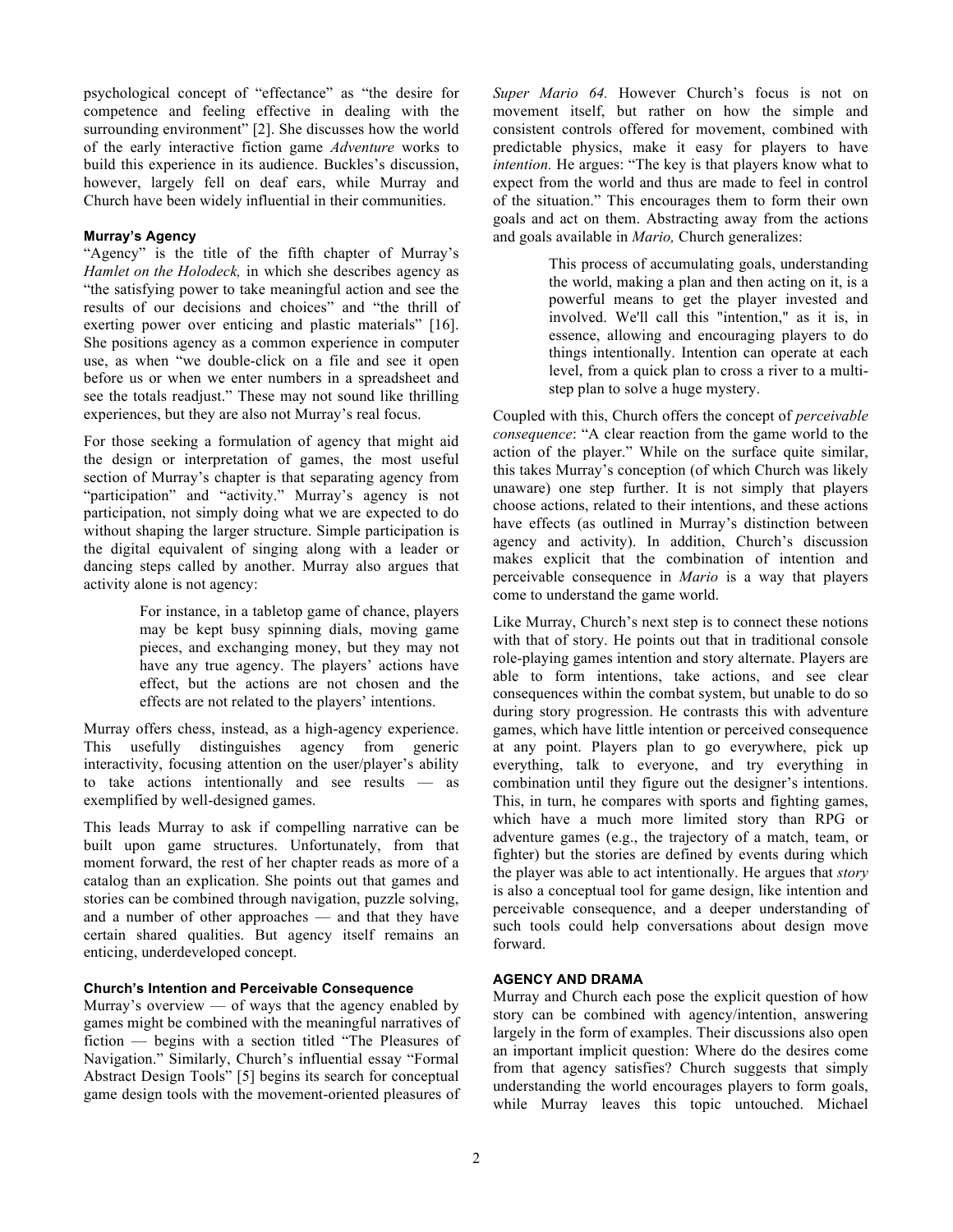Mateas's 2001 "A Preliminary Poetics for Interactive Drama and Games" offers direct responses to both questions [15].

Mateas begins by summarizing Murray's concept of agency and Brenda Laurel's adaptations of Aristotle [12, 13]. Laurel's work focuses on well-formed interactive experiences, including fictions, enabled by computers, for which she takes Aristotelian theory as one guide.<sup>1</sup> She lays out a hierarchy of Aristotle's six qualitative elements of drama, as well as the neo-Aristotelian suggestion of two forms of causality at work in this hierarchy. The bottom of this hierarchy is *spectacle* or *enactment* — what is actually seen by the audience. Above this are layered *pattern, language, thought,* and *character,* leading up to the *action,* which might be thought of as the well-formed whole, perhaps especially the plot.

Of the two forms of causality, one runs down the hierarchy while the other runs up. In the downward direction, each element is the *formal cause* of those below. So just as the idea of a chair is the formal cause of a chair coming into being (for Aristotle), the action of a drama is the formal cause of the characters, which are the formal cause of thoughts (e.g., emotion, cognition, intention) and so on. In the upward direction, each element is the *material cause* of those above. Just as the material cause of a chair may include wood, nails, padding, upholstery, and so on, so the enactment seen by the audience is the material cause of their perception of patterns, language, character thoughts, and so on.

Laurel outlines these ideas while working toward a poetics of interactive form. She argues that we can imagine humancomputer interaction that is aesthetically strong, and that neo-Aristotelian models can be a guide (every element of the on-screen spectacle supporting the well-formed whole of the collaboratively-formed action).

 $\overline{a}$ 

Mateas begins his intervention by locating Murray's concept of agency at the point of character in Laurel's hierarchy. This is not simply a way of indicating that in interactive drama (the form that is the focus of Mateas's essay) a player takes the role of a character in the drama. It is also a means of indicating sets of constraints and affordances emerging from the existing chains of causation and two new ones.

The new chains of causation are specific to the player. One flows down from the character toward the spectacle (as the player controls character language and other actions) and the other from the spectacle toward the character (as these levels present material for action to the player). Together with the existing flows of causation, this provides constraints and affordances for the player. $2$  Specifically, through being presented at the levels rising up from the spectacle, as "material affordances," certain actions cry out to be taken (and constrain action to those made available). At the same time, through the very shape of the drama, flowing down from the level of the complete action, the dramatic probabilities of the fiction strongly motivate certain actions through "formal affordances" (and constrain those that make sense in context). This leads Mateas to a structural definition of agency:

> Players will experience agency when there is a balance between the material and formal constraints. When the actions motivated by the formal constraints (affordances) via dramatic probability in the plot are commensurate with the material constraints (affordances) made available from the levels of spectacle, pattern, language and thought, then players will experience agency. An imbalance results in a decrease in agency.

This definition allows Mateas to make a clearer diagnosis of adventure game problems than Church. In the adventure genre there are typically many more material affordances than formal affordances — so there are many things to do, but no clear sense of why one action would be preferable to another. He also demonstrates that his approach to agency works even in games with limited stories. For example, the simple proto-plots of the pure first-person shooter genre (Mateas's example is *Quake*) establish the dramatic probabilities that (a) everything that moves will try to kill the player character, (b) the player should try to kill everything, and (c) the player should move through as many levels as possible. The available actions perfectly balance this, allowing players to move swiftly and smoothly, pick up a variety of weapons, and use them to produce

l

<sup>&</sup>lt;sup>1</sup> In fact, Laurel also discusses the importance of agency (which she describes simply as "the power to take action") and the problems that arise when its sources are obfuscated, though her take on the concept is not mentioned in Murray's chapter or Mateas's essay. Perhaps this is because agency became, in some ways, deemphasized in Laurel's discussions of interaction over time. Her initial formulations, in her dissertation work, stress the frequency of interaction, range of choices, and significance of choices. A flight simulator, or a game like *Star Raiders,* is a successful example. Later, in her book *Computers as Theatre,* she argues that her earlier criteria were only ways (among others) to get at the truly important issue, and that it is being enabled "to *act within a representation* that is important." She cites a virtual reality trip to the moon, allowing one only to walk around and look at things, as still being successful interaction.

<sup>2</sup> Mateas is using the term *affordance* in the sense common in human-computer interaction, in which certain objects or interfaces not only make actions available but "cry out" for certain actions through their design. A common example is the handle of a teapot, which affords grasping with a hand.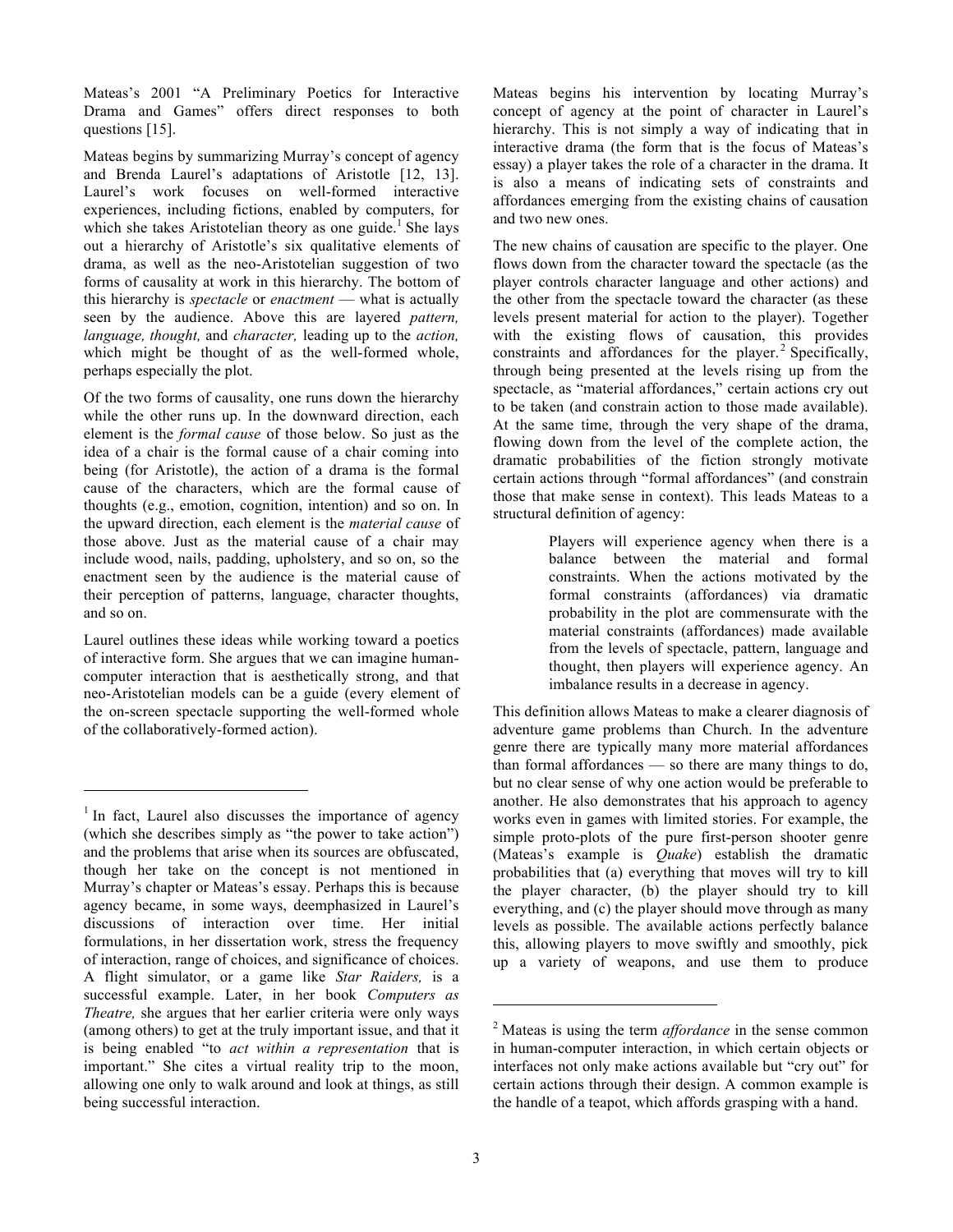satisfying, gory deaths. Nothing suggests stopping to talk with the monsters — and this is also not an available action.

With this approach Mateas gets at the crucial question of the player desires that agency makes it possible to satisfy. Just as Church points out that players of *Mario* don't wish to hollow out a cave and cook fish, Mateas generally suggests that games themselves excite (through dramatic probability and presenting materials for action) the desires that, when well-designed, they can satisfy through agency. Mateas's approach also makes it clear that story and agency are not in conflict. Rather, they are closely tied. Their apparent conflict comes from consistent attempts to marry stories that suggest certain dramatic probabilities with materials for action that are not commensurate (and often not in the same domain).

Of course, this second point also raises the question of how one might build an experience that provides materials for action commensurate with the dramatic probabilities of a serious interpersonal story. The remainder of Mateas's essay provides an answer, outlining the requirements for *Façade,* the game he and Andrew Stern completed over the following four years. These requirements range from believable computer-controlled characters (capable of making their internal states interpretable through performance) to a new approach to natural language understanding (to allow the player to take linguistic action in a manner balanced with the rest of the spectacle).

## **AGENCY AND SOFTWARE MODELS**

The technical agenda Mateas outlines for *Façade* is quite different from a reimplementation of Joseph Weizenbaum's famous *Eliza.* This is despite the fact that *Eliza,* running its *Doctor* script, excels at suggesting dramatic probability (via audience expectations of Rogerian therapy) and providing seemingly-commensurate material for action (players may say anything they like about "their problems" via *Eliza*'s natural language interface). At least, at first — sometimes.

In his 2009 book *Expressive Processing* Noah Wardrip-Fruin argues that leveraging the widely-discussed "*Eliza* effect" — despite praise for *Eliza/Doctor* from Murray and others — is a deeply problematic direction for digital media [18]. The term "*Eliza* effect" is commonly used to name the not-uncommon illusion that a computer system is much more "intelligent" (complex and capable) than it is in reality. *Eliza/Doctor* itself is a useful example of the phenomenon. At times the illusion can be quite powerful, as seen in the famous conversation published by Weizenbaum [19]:

Well, my boyfriend made me come here.

YOUR BOYFRIEND MADE YOU COME HERE

He says I'm depressed much of the time.

I AM SORRY TO HEAR YOU ARE DEPRESSED

It's true. I am unhappy.

#### DO YOU THINK COMING HERE WILL HELP YOU NOT TO BE UNHAPPY

I need some help, that much seems certain.

But the illusion is also fragile, even when the player stays within the dramatically probable. For example, the player may inquire:

Can I ask you for help

Causing *Eliza/Doctor* to respond:

## DO YOU WANT TO BE ABLE TO ASK I FOR **HELP**

Such fragility causes two problems in relation to agency. First, breakdowns damage the sense of dramatic probability in the situation. Second, they make the audience member question whether the materials presented for action (the whole of the English language, as invited by the open text field) can actually be used intentionally. As play continues it is revealed (as Lucy Suchman and others have discussed) that the *Eliza* effect works, for however long it works, because of the power of the initial expectations of the player, which are eventually too greatly violated. The illusion of agency is short lived.

The result, for some audience members, is to stop playing with *Eliza*. But others feel invited to play in a new way, discovering more about the system, and eventually coming to dialogue like this:

> You are going to repeat what I say in the form of a question

## WHAT MAKES YOU THINK I AM GOING TO REPEAT WHAT YOU SAY IN THE FORM OF A **OUESTION**

These players have discovered that *Eliza* is, at heart, a textual transformation device, turning each audience statement into a reply (either through substitution of a rote response or through selective re-use of the player's language). This is an experience of agency in relation to *Eliza* as a software toy, but not in relation to the fictional world of *Eliza/Doctor.* In other words, for the sorts of experiences that interest Murray, Church, and the authors of this paper, it is a dead end.

To create the phenomenon of player agency in relation to a fictional world it is necessary to suggest dramatically probable events, make material affordances available for taking those actions, and provide underlying system support for both the interpretation of those actions and the perceivable system response to those actions (which should preserve dramatic probabilities or suggest coherent new ones). In other words, agency requires the construction of a playable software model of the domain of the fictional world. This is why *Façade* must create deep artificial intelligence subsystems in areas such as believable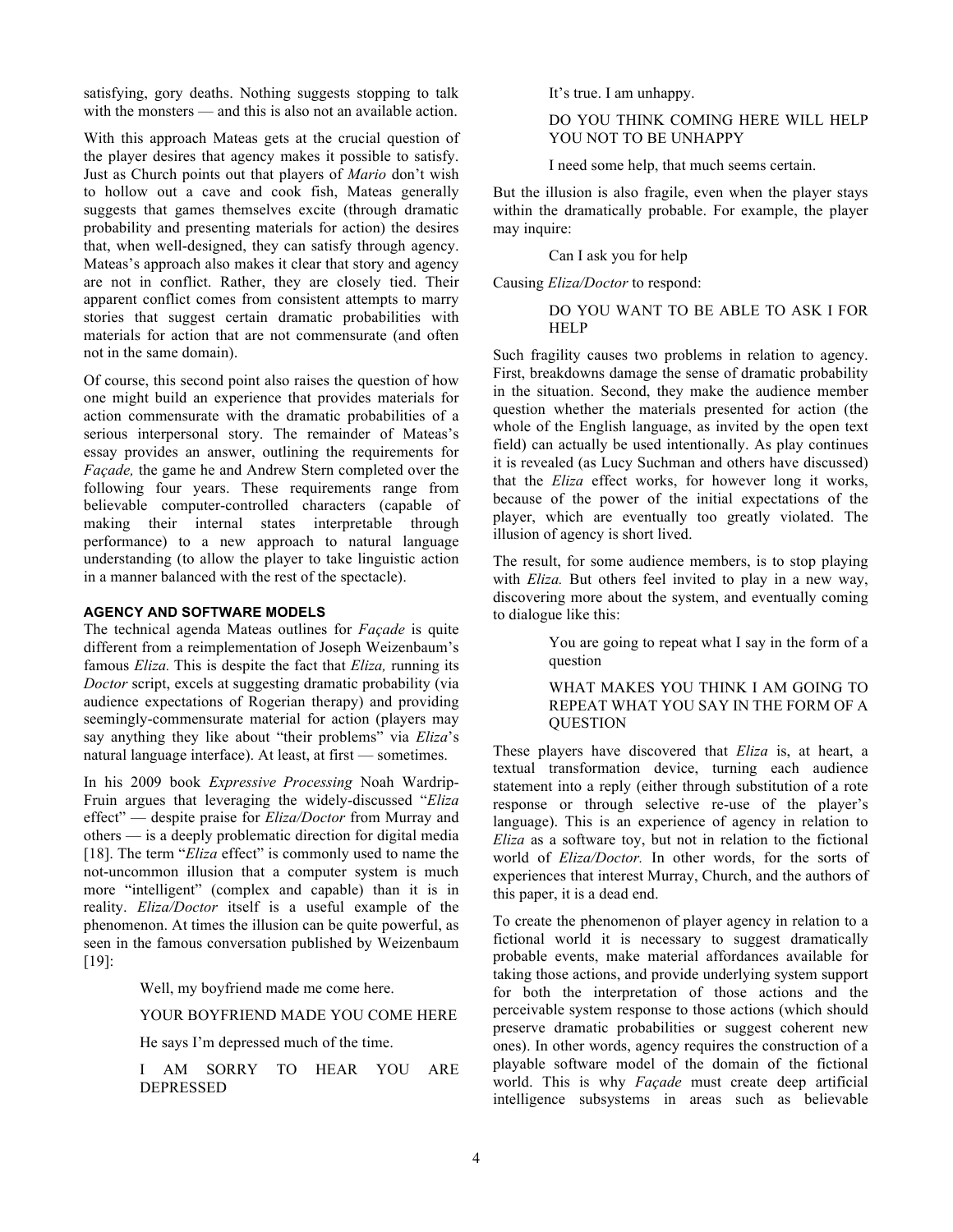characters and natural language understanding, rather than simply build upon the *Eliza* effect. Such models can be quite abstract, as they are inevitably in most board games, but they must have a fundamental representational fit with their domain (and, as discussed below, their audience and interface). The alternative is to severely restrict interaction, which prevents breakdown — imagine an *Eliza* that only accepts yes/no responses — but also discards the basic goals served by designing toward agency.

But saying that agency requires a software model opens a further question. How does agency happen in relation to a software model? We continually experience how agency happens in relation to the everyday, physical world. But even in relation to the simple act of movement in *Mario,* or Laurel's proposed virtual reality trip to the moon, our agency is not supported the way that it is in the everyday physical world. Paul Dourish points this out [6]:

> Even in an immersive virtual-reality environment, users are disconnected observers of a world they do not inhabit directly. They peer out at it, figure out what's going on, decide on some course of action, and enact it through the narrow interface of the keyboard or the dataglove, carefully monitoring the result to see if it turns out the way they expected. Our experience of the everyday world is not of that sort. There is no homunculus sitting inside our heads, staring out at the world through our eyes, enacting some plan of action by manipulating our hands, and checking carefully to make sure we don't overshoot when reaching for the coffee cup. We inhabit our bodies and they in turn inhabit the world, with seamless connections back and forth.

Similarly, the physical and social world supports and shapes our conversations with others continually. But in a game we may not know how to speak with characters, what statements might have an impact, or even if it is possible to speak — on a purely functional, rather than social, level. Given this, agency cannot simply happen by players feeling motivated to take certain actions, based on dramatic probability, and then working to take the actions via their knowledge of the everyday world. They must take action through the available interface material and in terms of the underlying software model.

Wardrip-Fruin's analysis of what he calls the "*SimCity* effect" offers an account of how this takes place. Just as with the experience of *Eliza,* playing *SimCity* begins with audience expectations. Rather than expectations of Rogerian therapy (dramatic possibilities) and free-form textual input (material for action), *SimCity* begins with expectations of city planning and the graphical user interface (a palette of icons, maps for information and icon placement, status messages, etc). As play begins, initial stages of agency are supported. The player takes action and

the system responds. But, crucially, a deeper support for agency is also developing.

The system obviously does not enable all the ways the player might imagine a city planner could act. For example, mixed-use development is impossible in the original *SimCity.* But this break from expectation is quite different from that experienced with the *Eliza* effect. Playing with *Eliza,* the initial impression encouraged by the *Doctor* character is eventually revealed as utterly removed from the internal system model. As this happens, the system ceases to operate as a representation of a fictional world. *Eliza/Doctor* stops seeming like a simulated therapist and instead seems like a textual transformation device.

On the other hand, the underlying model in *SimCity* is designed as a representation of a dynamic city — inspired in part by Jay Forrester's work on urban dynamics. While initial engagement with *SimCity* is based on player expectation, the elements presented on the surface have analogues within the internal processes and data. Successful play requires understanding how initial expectation differs from system operation, incrementally building a model of the system's internal processes based on experimentation. This is how agency happens.

Movement — as in the examples of Murray, Church, and Laurel  $-$  is simply a very minimal instance of this transition from initial expectation to operating in terms of a software model. In more complex cases (e.g., *SimCity* or *Façade*) the learning process is often ongoing during play and rarely fully complete (few players could reimplement the systems they implicitly understand through play). In fact, many players actively misunderstand aspects of games they play and their experience oscillates between agency and the illusion of agency (and even moments of minor breakdown) in very successful games. But the phenomenon of agency, however partial, grounds the success of these experiences.

## **AGENCY AND INTERFACES**

Expectation is also central to Steven Dow's empirical study of players in three versions of Mateas and Stern's *Façade* system [7]. One was the original desktop version of the game, another was the desktop version with voice controlled (rather than keyboard controlled) player dialogue, and the third was a fully-realized augmented reality (AR) version. The last of these had a physically constructed set, including furniture and props, onto which the *Façade* characters were projected via a head-mounted display, and with support for both spoken and bodily interaction. In other words, the AR version was perhaps the closest possible approximation of a "Holodeck" version of *Façade.*

As one would expect, this resulted in a greatly increased sense of presence for the players. In fact, in interviews after playing the AR version many players related the experience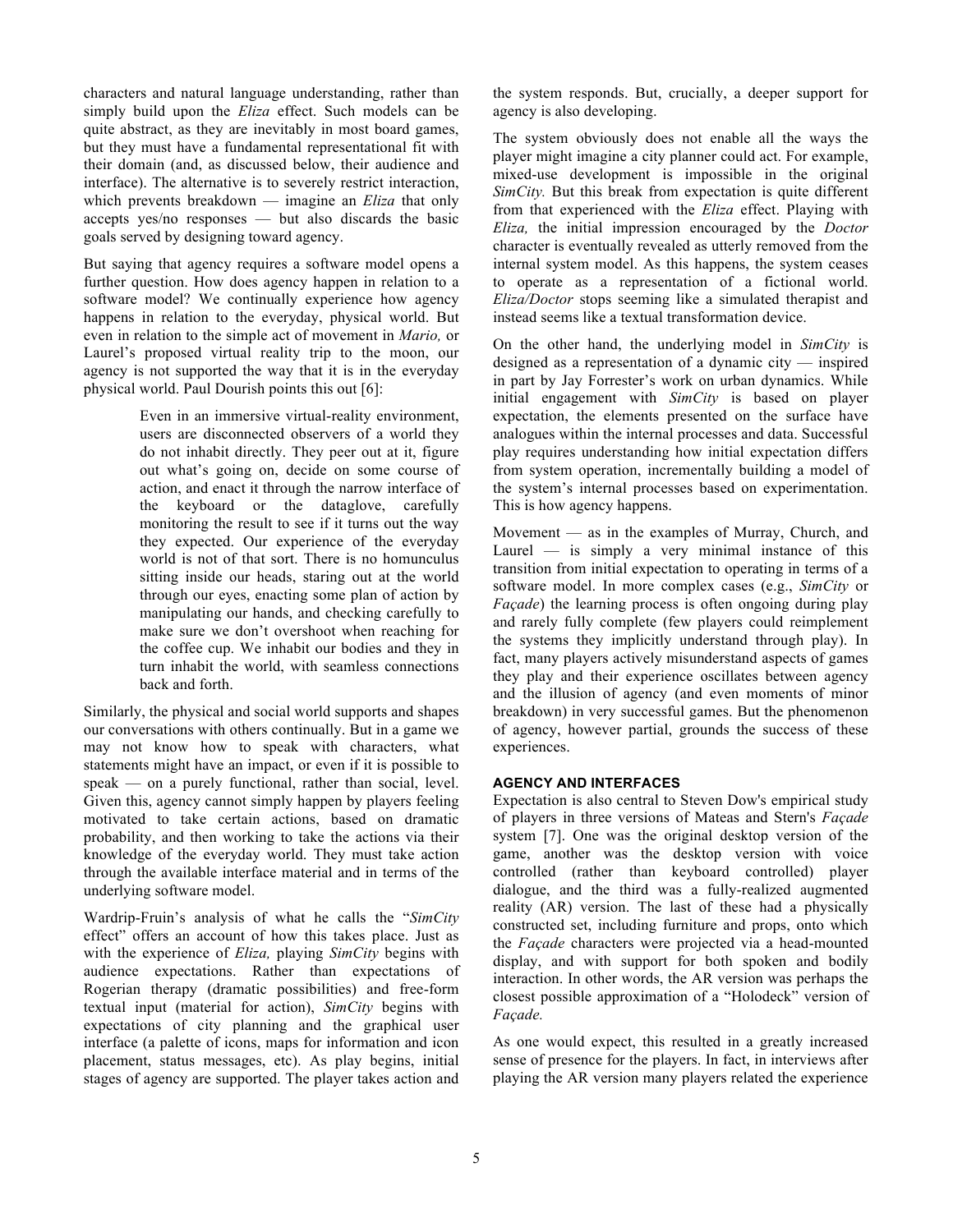to a real-life situation, rather than to experiences with games or other forms of media. For example:

> *When you are standing in the room with a headset on and you are interacting with [*Façade*'s characters]… it didn't feel like a video game as much as it felt like real life.*

However, this increased presence had the effect of leading players to have higher expectations for the experience and for their involvement with the characters. It was more difficult for players to successfully transition from their initial expectations to acting in terms supported by the underlying software model. In addition, the feeling of greater realism and consequence of action led to some players feeling less free to play — they felt more able to experiment via the mediated experience of the desktop.

Dow and his collaborators reached the unexpected conclusion that an increased sense of presence and realism can actually act to *decrease* agency. In addition to issues with AR and system expectation, they also found that voice-based interface came naturally, but dissatisfied the audience. The possibilities for voice interaction seemed endless, however the real constraints of interaction were hidden. Players found the keyboard-based interface *easier* to learn and use than the voice-based interface, because expectations were based on everyday computer interaction, rather than everyday face-to-face conversation.

At a time when the game industry is celebrating the "naturalness" of camera-based and voice-based interfaces — and in the context of ongoing assumptions that games should strive toward greater realism and sense of presence — these are striking and important results. If agency is a priority, we should employ interfaces and types of media abstraction that are appropriate to the audience expectations we wish to create. Given that we have not solved the problems of true artificial intelligence (for characters, worlds, or stories), our interfaces should not work to approximate the Holodeck. The robotics community raises a very related theoretical phenomenon — the "uncanny valley" — where people could respond negatively to robots that are near facsimiles of humans, but not quite (Mori, 2005).

Beyond the interface, Dow was also able to study how agency, the illusion of agency, and the breakdown of agency took place for *Façade* players, pointing toward important design lessons. The early "affinity game" section of *Façade* does a clear job of presenting players with dramatic probabilities — including the characters repeatedly placing players in situations that exercise social pressure to give simple answers and even explicitly take sides between the two characters. *Façade* also does a good job of coherently responding both to responses of the invited sort and (dramatically probable) attempts to change the subject. Some players expressed explicit appreciation for these moments, while others wished they could open these situations to nuance.

In either case, this made the affinity game section an important precursor to the later "therapy game." Here the dramatic probabilities are not nearly as clearly articulated — and players felt uncertain what they could do to influence the situation. But, crucially, with agency having been established during the affinity game, they believed it was possible to have an impact. For example:

## *I felt that I could do a lot. I just didn't know what...*

This did not necessarily diminish the experience for some players. Many continued to console, provoke, and otherwise engage *Façade*'s characters during the therapy game, even when their actions were not having an impact on the underlying model and not resulting in a meaningful response from the game. One could say this confirms the power of the *Eliza* effect as a primary design approach. We disagree. Rather, it shows that audience expectation is still active even after system understanding begins to develop. Agency becomes part of the expectation, so that even when agency is not occurring, the audience seeks it and can be more fully engaged than if the experience did not support agency at all. *Façade* is also designed so that play continues even when player attempts to exercise agency fail, continuing the fictional world and providing new opportunities for action, allowing both story-focused players and meta-players (those explicitly pushing the bounds of the system) space for experimentation. This type of design decision is discussed further in the next section.

## **AGENCY AND IMPROVISATION**

Wardrip-Fruin's *Expressive Processing* briefly discusses another issue related to agency — *improvisation* — that is also usefully developed by game designer Clint Hocking. Improvisation goes unmentioned by Murray and finds little room in Church's characterization of "accumulating goals, understanding the world, making a plan and then acting on it." In response, Wardrip-Fruin [18] notes that

> discussions of agency can fall into potentially misleading formulations in which player goals and plans appear to determine player actions. As discussed [earlier], such formulations have been severely critiqued in cognitive science and artificial intelligence by researchers such as Lucy Suchman and Philip Agre. As outlined in that context, it is important to remember that goals and plans are *resources* for action — which is fundamentally situated and improvisational. Reflecting back on personal experiences of playing a challenging game, in which things rarely go exactly as one plans, is another good reminder. In this vein, perhaps the best antidote to such misleading constructions of agency is *Pilgrim in the Microworld* by David Sudnow (1983), an account of learning to play *Breakout* for the Atari VCS.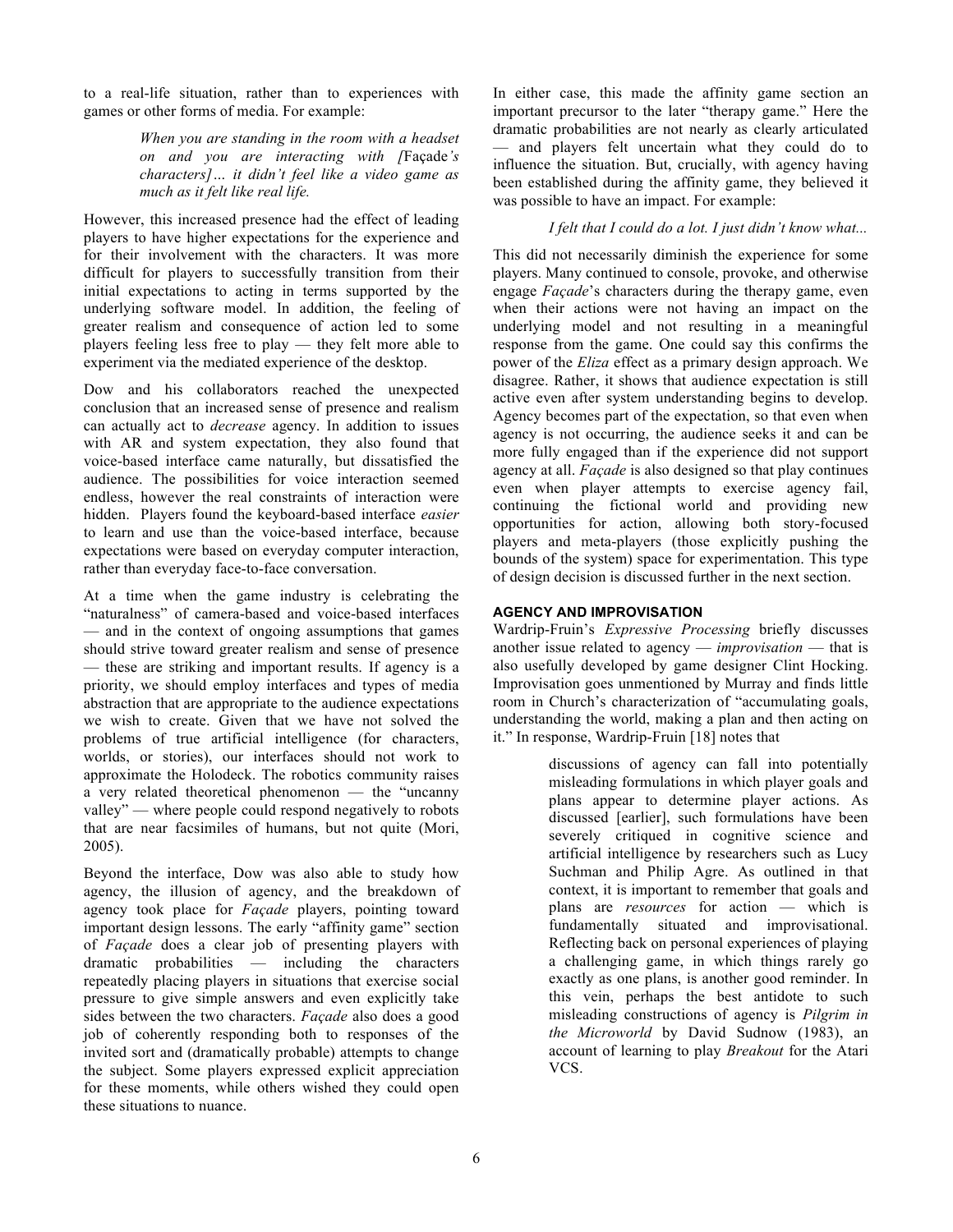Particularly useful is Sudnow's discussion of his experienced play style with *Breakout,* responding to unexpected events by "planfully improvising a route by turning what looked like a mistake into an alternative way to go" [17]. Sudnow writes of trying to perfect an opening strategy that would always lead to a "breakout" in the minimum number of moves. But with experience he came to "using the quick breakthrough strategy as a guiding policy ... learning to see promising destinations." Sudnow's book makes a narrative of the realization that plans are only one resource for the improvisational, embodied act of gameplay. Agency doesn't take place through executing plans, but while playing in often unpredictable environments, drawing on resources that operate at timescales ranging from physical entrainment in control systems (which players exercise more quickly than conscious thought could intervene) to the short- and longterm plans Church suggests.

Hocking's discussion of improvisation comes in the form of a 2009 Game Developers Conference talk titled "Fault Tolerance: From Intentionality To Improvisation" [9]. Responding to Church, he describes how we see something like planful improvisation in modern, big-budget games and how we can design to support it — using his project *Far Cry 2* as a case study. Hocking describes an original goal of the game as supporting Church's notion of intentional play. Hocking's earlier extension of this was to suggest designing toward a balance between the "composition phase" of intentional player actions and the "execution phase." Too much emphasis on composition leads to puzzle-style experiences, while too much emphasis on execution leads to ride-like experiences, neither of which Hocking considers game-like.

The original design of *Far Cry 2* involved a number of features that would encourage players to carefully plan assaults that would result in the overall weakening of the forces they were fighting. But those features were dropped in development. Meanwhile, the importance of other features was becoming apparent. These features had the tendency to interrupt players while they were taking actions (e.g., rules for weapon jamming and malarial disorientation) and also to limit the consequences of failed actions (especially "buddies" that would assist the player at dire moments). Overall, Hocking speaks of having the game move progressively further from his original conception and becoming a stronger game in the process.

His diagnosis is not that the game was moving away from intentional play, or toward an imbalance between composition and execution, but that it was developing a much shorter cycle between composition and execution than he had originally envisioned. Things would go wrong with player plans — as they do in most games — but the manner in which this would happen was shaped and somewhat guaranteed by the design team. At the same time, rather than having player plan failure result in kicking the player out of the game's fictional world (and to a load screen) or even "saving" the player but making them try again (as in the 2008 version of *Prince of Persia*) the approach of *Far Cry 2*'s buddy system keeps the gameplay and the game's fictional world moving forward. The player is invited to form intentions based on the new situation (a brief composition phase) and then attempt to act on them (a brief execution phase) rather than try to execute the same failed plan, or another one, from the same point in the game world, again.

It will be interesting to see if others adopt design strategies along the lines of Hocking's. More generally, we should design playable experiences as though things won't go according to plan — and as though planning is only one resource for intelligent action, one facet of agency's intentional play. Shaping the improvisational space of play into an ongoing one, rather than one of interruption and reset, does seem likely to lead to more satisfying play experiences, in which the understanding needed for agency is developed more through encouragement to experimentation than punishment.

# **DISCUSSION**

In this paper we discuss agency as a phenomenon, involving both the game and the player, that occurs when the actions players desire are among those they can take *as supported by an underlying computational model.* In the preceding sections we have unpacked this description and traced some of the reflection on agency in the game scholarship and game design communities over the last twelve years, particularly as it relates to fictional worlds. Our purpose is not to argue for our definition of agency on theoretical grounds, but to show that it focuses attention on a number of key issues for the design and interpretation of playable media. In particular:

- Agency is not simply "free will" or "being able to do anything." It is interacting with a system that suggests possibilities through the representation of a fictional world and the presentation of a set of materials for action. Designing experiences toward the satisfactions of agency involves balancing the dramatic probabilities of the world with the actions it supports. In other words, the design task is to entice players to desires the game can satisfy — whether this is traveling across space, managing resources, engaging in battle, or making conversational moves.
- Supporting agency requires employing or crafting a computational model of the play domain suggested by the work's dramatic probabilities. Depending on an inappropriate or overly-simplified model leaves the designer with two choices: extremely constrained input (so that players are effectively not able to play) or breakdown as the work is unable to continue coherently suggesting dramatic probabilities and players lose faith in the materials provided for action.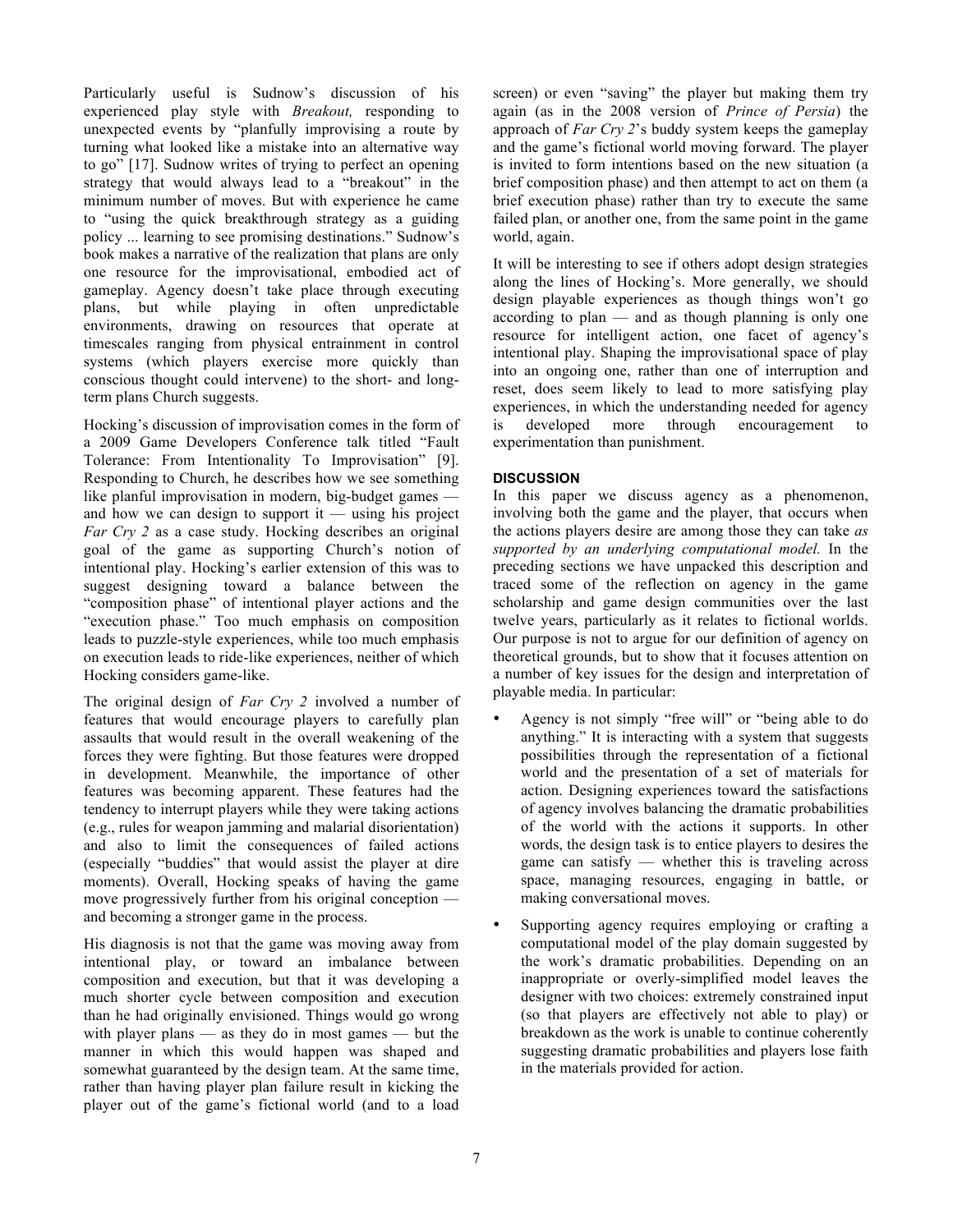- Players come to games with assumptions about the domain of play. To play successfully they must transition from their initial assumptions about this domain (e.g., movement or conversation) to an understanding, often largely implicit, of how it is supported by the software model. Because we do not have a "Holodeck" this will inevitably be different from how it is supported in the everyday world, though it may be quite close to the support found in other games (which also contribute to many players' initial assumptions).
- Despite widespread belief that more immersive and realistic games are desirable, players having a greater sense that they are present in a real situation can be detrimental to agency. Player expectations of computational models are incorrectly signaled, creating a gulf compared with the actions and responses that are possible.
- Agency waxes and wanes during play, but players respond differently if the possibility of agency has already been established earlier in the experience. Further, even when players understand the computational model (and have the ability to operate the controls) of a game, actual play will not go according to the "plans" suggested in some discussions of agency. Rather, these plans will be only one resource in fundamentally improvisational play. Given this, designers may wish to craft play toward certain types of plan failure and consequences that do not terminate play but allow for the expression of ongoing intention in a continuing fictional world.

Our perspective differs from previous presentations of agency as an audience experience or structural property of works. This is perhaps controversial, but it enables certain important distinctions. Consider the problems with defining agency as an audience experience. Most notably, this leads to questions such as, "If a good designer can anticipate the options players will want, isn't it easier to hand-code them than to build a software model of the play domain?" There are many variations on this question, but the extreme position reduces to something along these lines:

> Imagine you are watching a video of a prerecorded gameplay session, but you have a controller in your hand, you believe you are playing, and the pre-recorded player is doing everything you wish to do at exactly the moment you believe you are taking the action through the controller. Isn't that agency?

In general, our concern is with creation and understanding of playable media. We believe this sort of argument, which rests the weight of the experience on limited, hard-coded options and/or the shallow and fragile *Eliza* effect, points toward the wrong directions in the design space. It also elides the actual workings of the computational system, which we believe deserve more consideration from game

scholars, rather than less. For these reasons, we discuss agency as a phenomenon involving game and player, distinguishing it from the illusion of agency (for players) and a purely structural view (which elides audience expectation and understanding).<sup>3</sup>

In some ways our approach might be seen as related to work around concepts such as "actor-network theory," which do not reserve agency for human beings, but suggest that things are also actors [3, 4, 11]. It might also be seen as compatible with work around "activity theory," which makes a similar move but does not view human and object agency as symmetrical, placing emphasis on the intention behind human agency [10]. However, making such mappings meaningful would require careful consideration of how the agency theorized by these communities (and others) in the everyday world is related to agency in the fictional microworlds of games and other forms of playable media (our topic).<sup>4</sup>

The first stages of that project are undertaken in complementary work by Fox Harrell and Jichen Zhu [8]. Like us, they reject naïve definitions of agency as "free will" or its equivalents and stress the importance of seeing both audience and system in a view of agency. However, they are particularly interested in differentiating models of agency that focus on the player's actions as a character in a dramatic situation from those that do not — and are also interested in how game playing exists in the wider cultural world of players — leading to relatively little overlap in our discussions.

Finally, while discussions of agency have been primarily driven by those who hope to see games move into more ambitious domains (particularly in terms of story) our approach to agency may also clarify some of the fundamentally conservative tendencies in game creation. Given the importance of agency, and the necessity of a

l

<sup>&</sup>lt;sup>3</sup> What we refer to as the "illusion of agency" is related to Esther MacCallum-Stewart and Justin Parsler's concept of "illusory agency" [14]. They discuss game design techniques used in *Vampire: The Masquerade – Bloodlines* to suggest meaningful choice, or even small variations in choice, that boil down to binaries or non-choices. They suggest these still contribute to the enjoyment of play, though subversive play "would destroy the engagement of the game experience." What their game example lacks is any area of actual agency related to the larger fiction, which is fixed.

<sup>4</sup> For example, Victor Kaptelinin and Bonnie Nardi define human agency as "the ability and the need to act"  $[10]$  and we submit that both the meaning of *ability* and *need* would be quite different if used in reference to game worlds. Though games are certainly also part of the larger material and social worlds in which humans feel the ability and need to act.